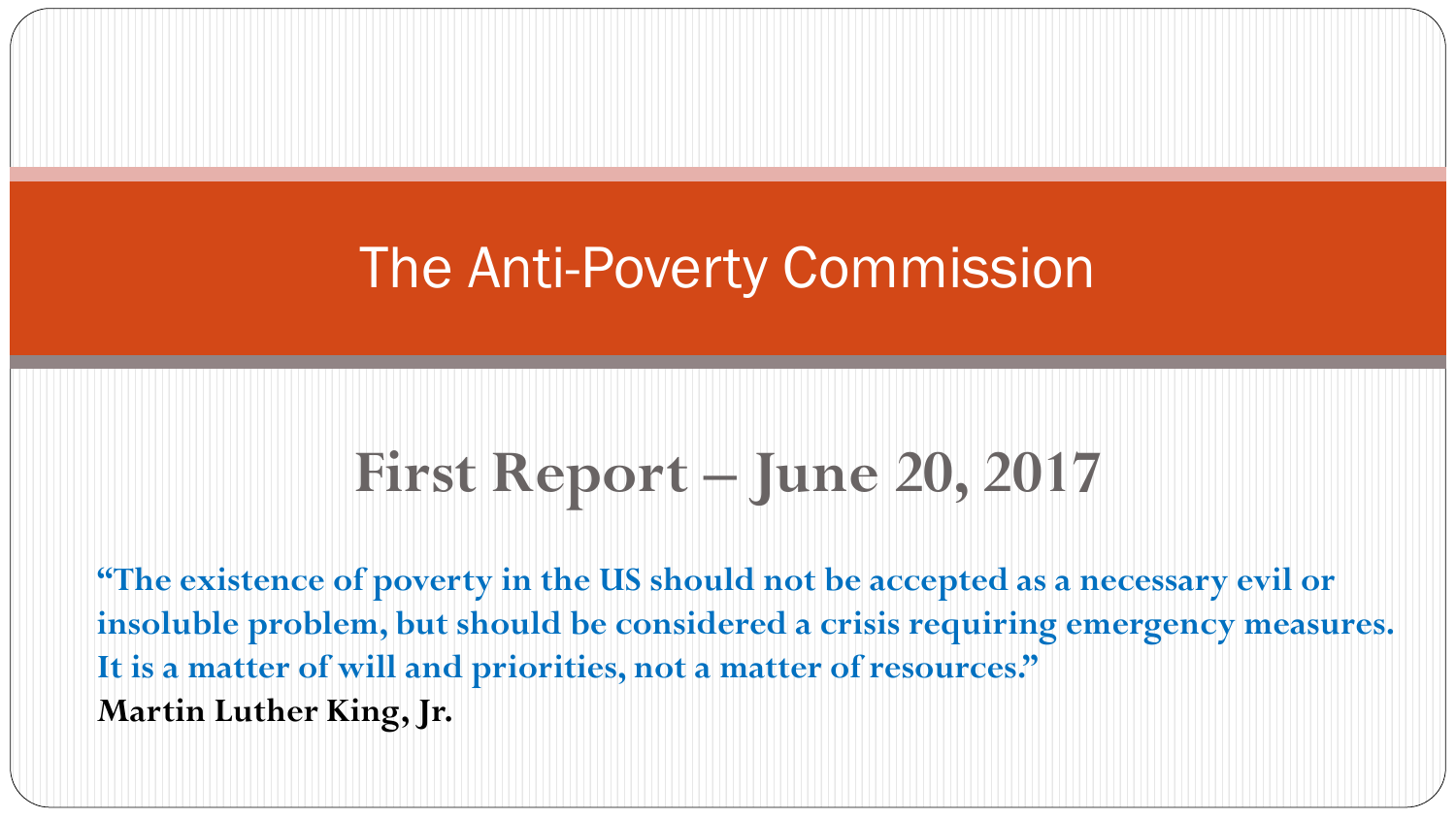#### **Members**

Gerry Rawlinson – Chairperson Michael Edwards –Vice Chair Janell Sinclair – Secretary Barbara Hoosier – Assistant Secretary

Cheryl Riggins **Wanda Taliaferro** Florence Rhue Joanne Williams **Pastor David Tolbert** Rozelia Roy Leonard Muse Pastor Michael Shannon Leonard Curry (guest)

Applications are ongoing. Meetings are held on the second Thursday of each month at the PPL at 6:00pm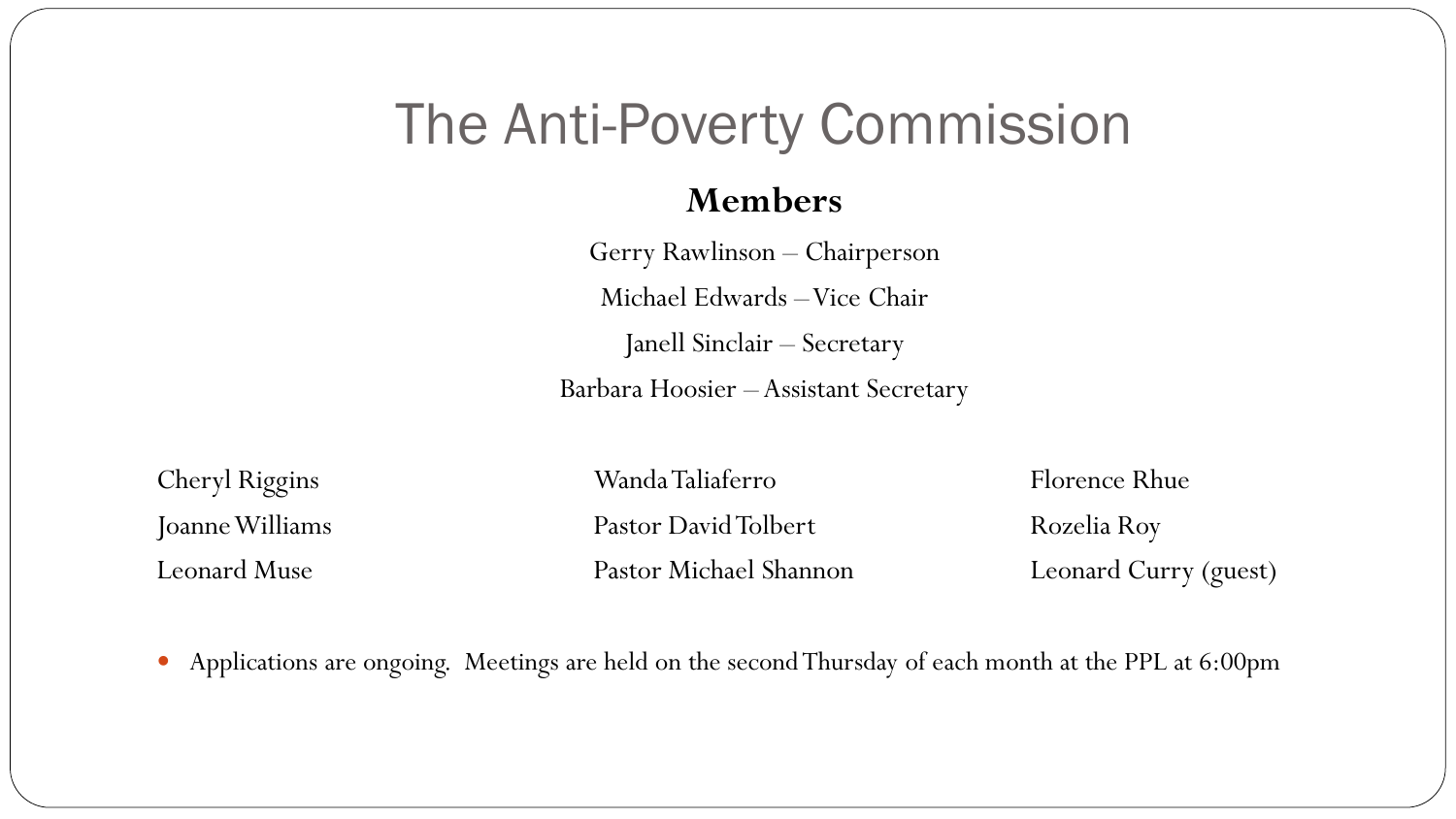- The Anti-Poverty Commission was established in July of 2015.
- Citizens of Petersburg applied and were appointed by City Council.
- We have adopted the theme:

"Giving a hand up, not a hand out!"

•The Anti-Poverty Commission's goal is to influence public policy to address poverty and the impact of poverty.

•Strategies are to address interventions by the local government of Petersburg in conjunction with the community and private sector.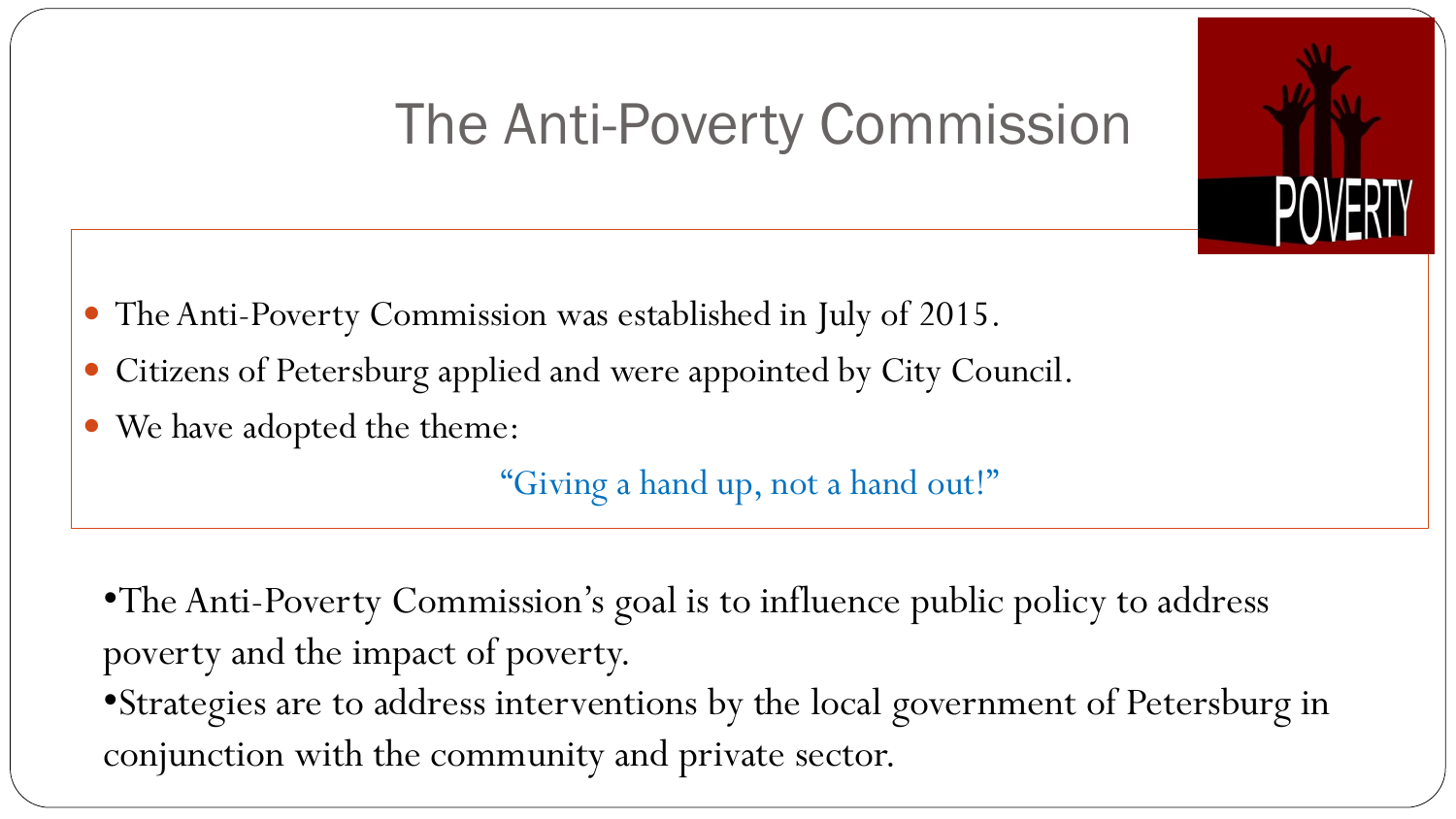15-R-41 Adopted: 07/07/15

### **RESOLUTION ESTABLISHING ANTI-POVERTY COMMISSION**

- **WHEREAS**, The Petersburg City Council, by the authority vested in them, hereby creates the **Anti-Poverty Commission**; and
- **WHEREAS**, under this authority, the **Anti-Poverty Commission** is hereby established to develop strategies to address poverty that have demonstrable results for increasing employment and educational attainment, improving transportation, and enhancing healthy communities for Petersburg residents; and
- **WHEREAS**, the City of Petersburg seeks to identify the root causes of poverty in the City and develop policies designed to address these causes; and
- **WHEREAS**, according to the *US Census 2013 American Community Survey*, 26.7% of Petersburg residents are below the poverty threshold set by the Federal government compared to 11.3% average for the Commonwealth of Virginia; and
- **WHEREAS**, the *US Census 2013 American Community Survey* reports the median household income for residents of the City of Petersburg as \$34,424, while the median household income for the Commonwealth of Virginia is \$63,907; and
- **WHEREAS**, according to the *U.S. Bureau of Labor Statistics*, February 2015 data, the unemployment rate in the City of Petersburg is 10.1%, while the rate of unemployment for the Commonwealth is 4.7%;
- **WHEREAS**, the City of Petersburg seeks to promote economic parity and social justice for all of the citizens and residents of Petersburg, Virginia;
- **NOW, THEREFORE BE IT RESOLVED,** that the City Council of the City of Petersburg, Virginia, hereby sets forth to develop an **Anti-Poverty Commission**, and do hereby Order that:

The Commission shall, by way of illustration but not limitation, consist of the following work groups: **Job Creation, Workforce** 

**Development/Education, Policy/Legislation, Healthy Communities, Research/Evaluation, and Transportation**. The Commission will provide recommendations on strategies to address poverty. The Commission will identify strategies consistent with making Petersburg a Tier One City, and develop a report detailing its recommendations within twelve (12) months of the establishment of the Commission.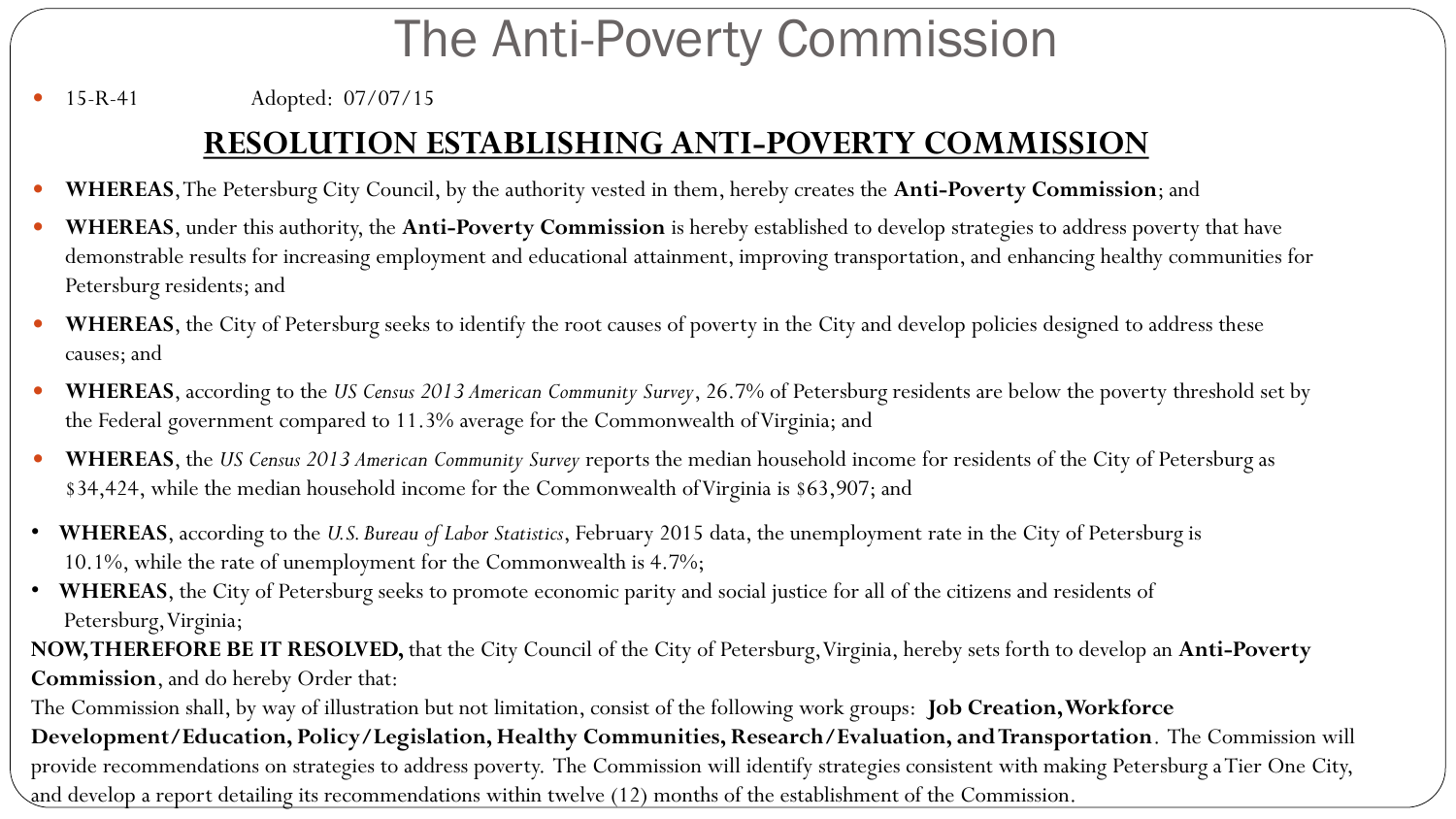# The Anti-Poverty

**Petersburg has a population of approximately 32,477 residents as of 7/1/2015 (US Census Bureau)**

- Commission On November 29, 2016, the Progress-Index reported….
	- *" In comparison, the cities of Petersburg and Richmond have seen only 41.7 percent and 50.5 percent increases in poverty since 2000, respectfully, but their poor make up about a quarter of their total population (25.8 per cent in Petersburg and 25 percent in Richmond).*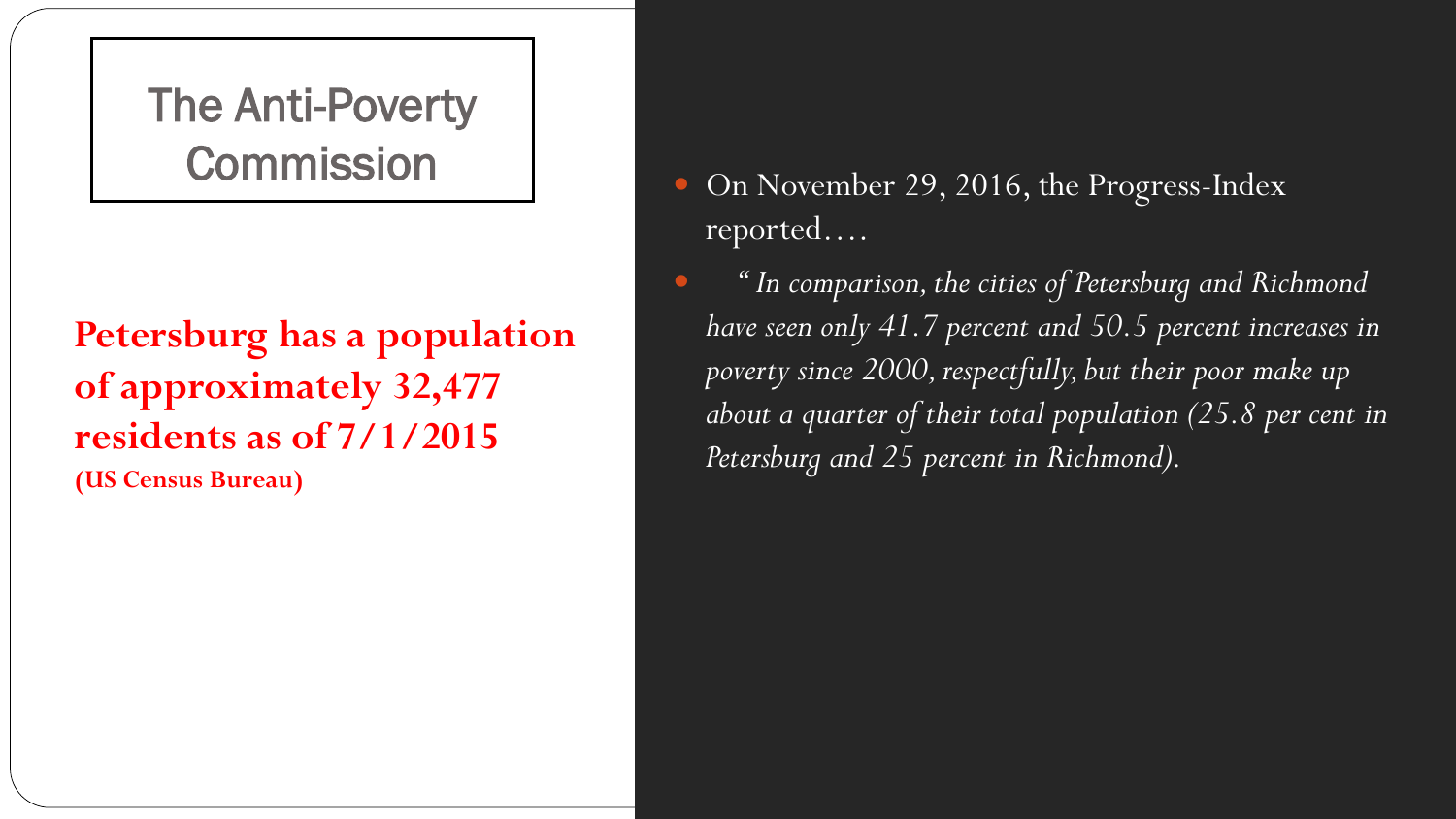### 2014 Median **Household Income**





**United Way of Greater Richmond & Petersburg**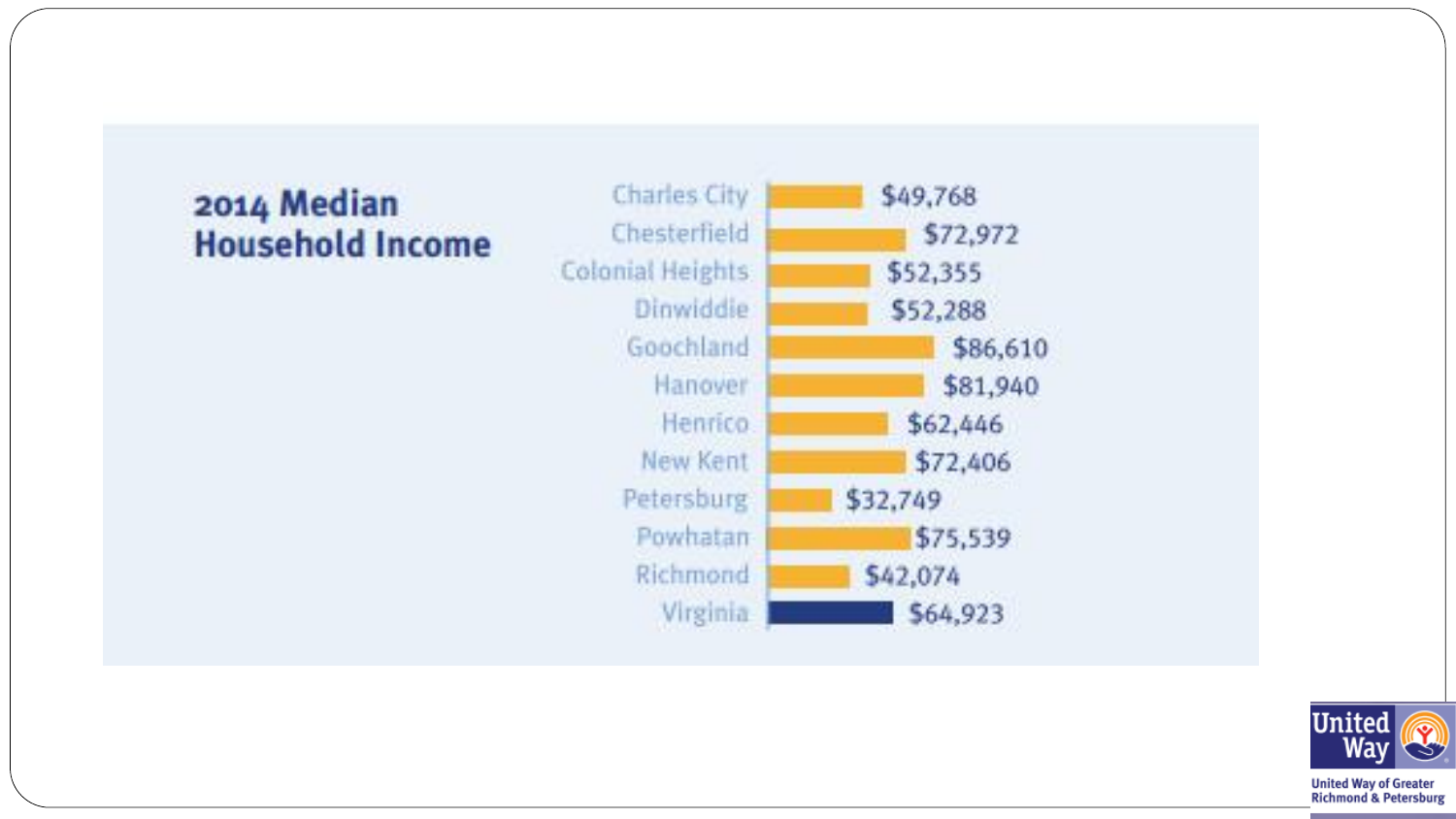# DEFINITION OF POVERTY

Poverty is a state of deprivation lacking the usual or socially acceptable amount of money or material possessions. (Wikipedia)

The US Bureau of the Census defines **poverty as money income before taxes…**

2015 Poverty Thresholds

|         | 1 person | 2 people | 3 people | 4 people |
|---------|----------|----------|----------|----------|
| $100\%$ | \$12,085 | \$15,397 | \$18,872 | \$24,259 |
| 200%    | \$24,170 | \$30,794 | \$37,744 | \$48,518 |

Source: U.S. Census Bureau, 2015 Weighted Average Poverty Thresholds

In the Greater Richmond region, 1 in 6 children live below poverty thresholds. That's 44,841 children.



**Richmond & Petersburg**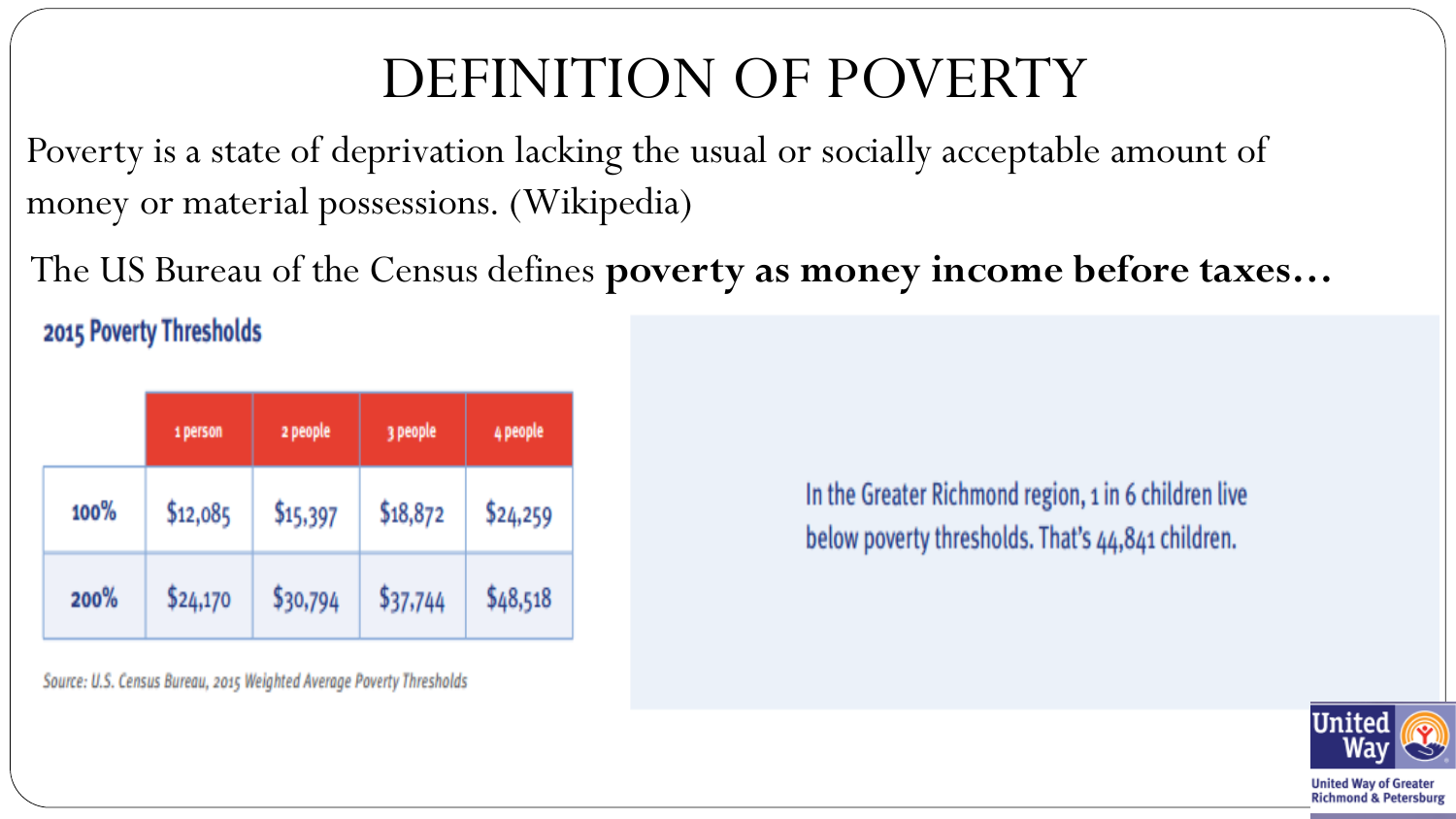# "What Does Poverty Look Like in Petersburg, VA?"



### 46.4% Under age 18 years

Based upon United Way Data and 2015 United States Census Bureau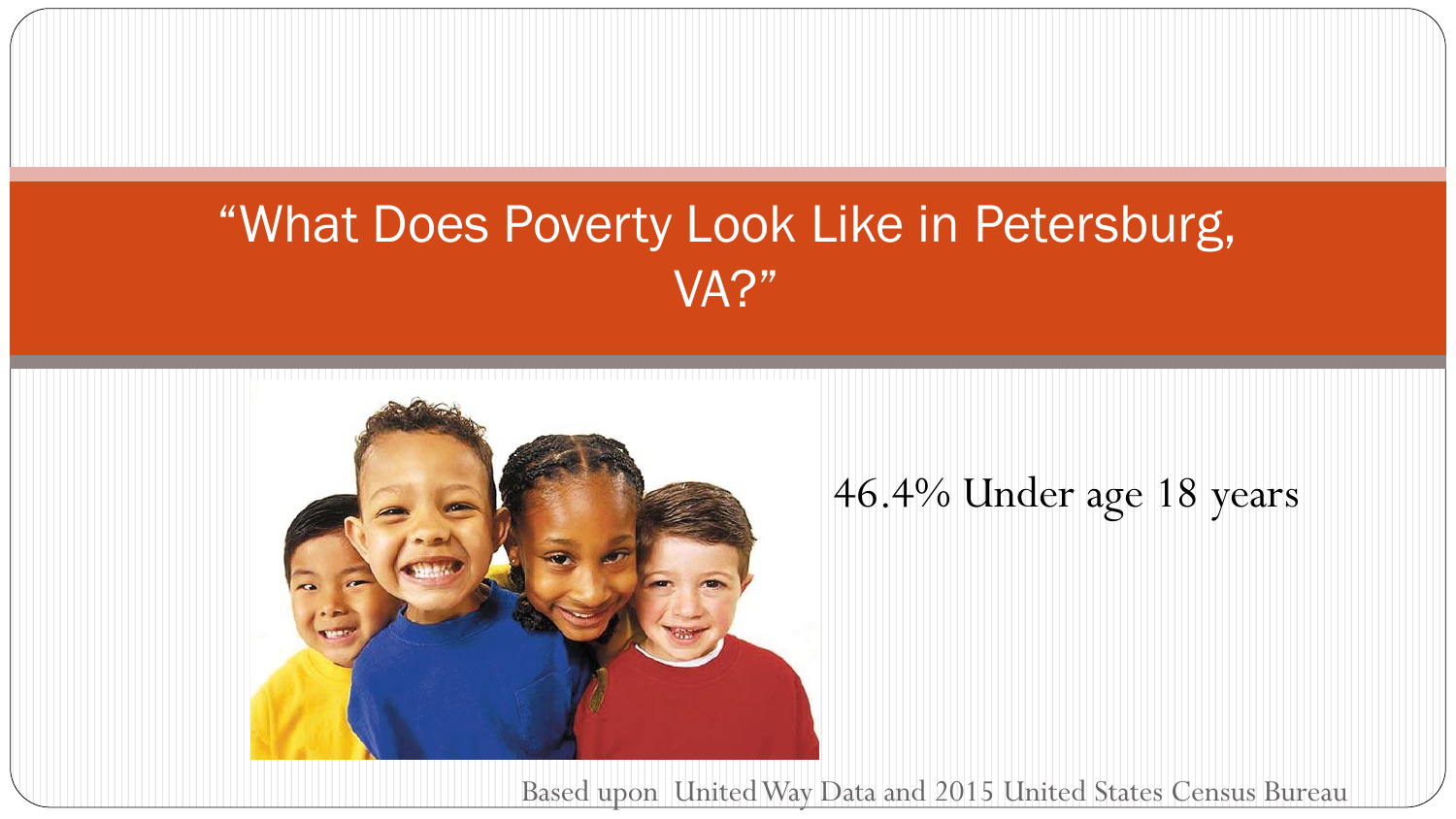# "What Does Poverty Look Like in Petersburg, VA?"



44.8% Ages 18-64 Years



Based upon United Way Data and United States Census Bureau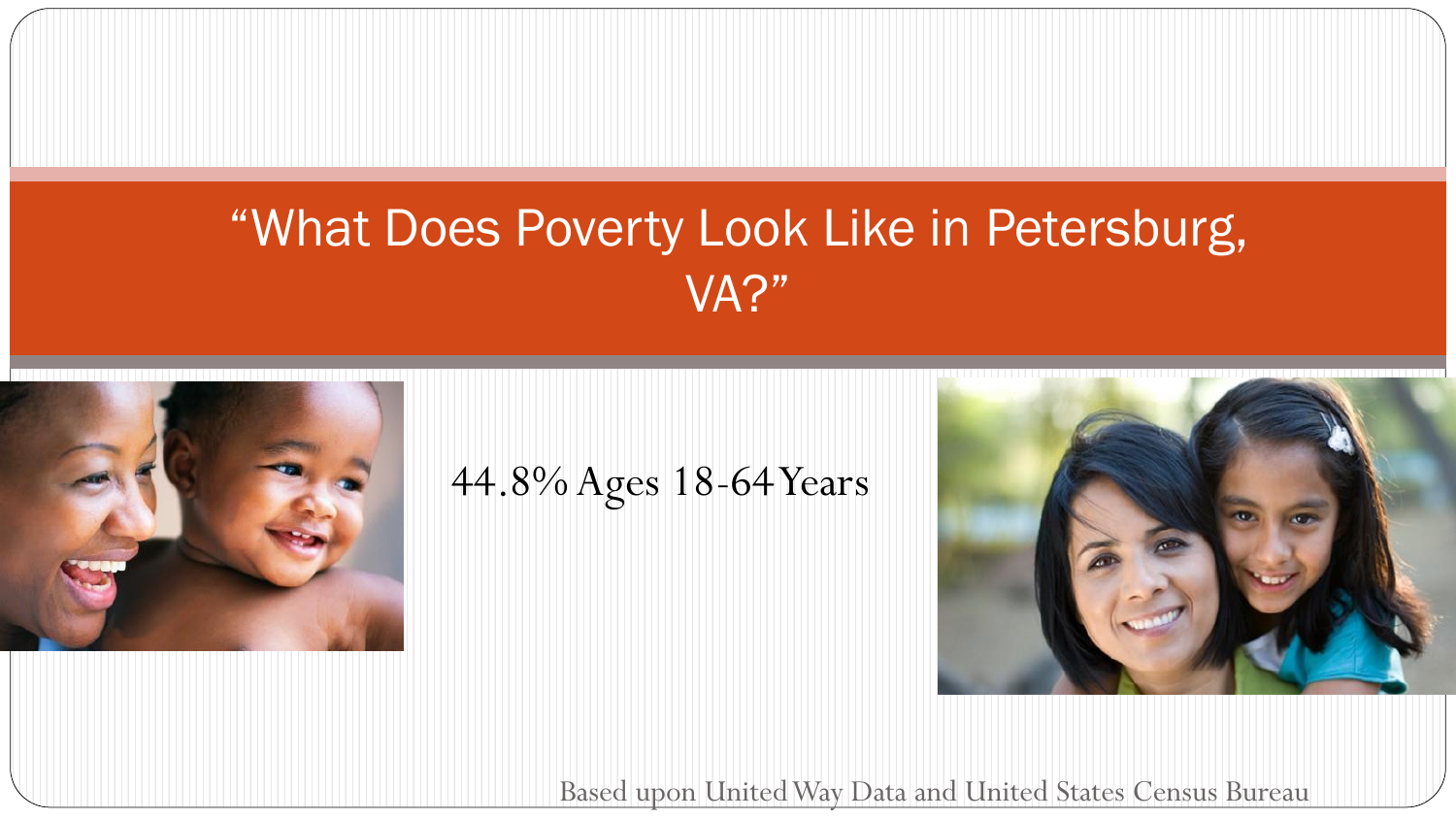# "What Does Poverty Look Like in Petersburg, VA?"



### 8.9% Elderly 65+ years

http://www.city-data.com/poverty/poverty-Petersburg-Virginia.html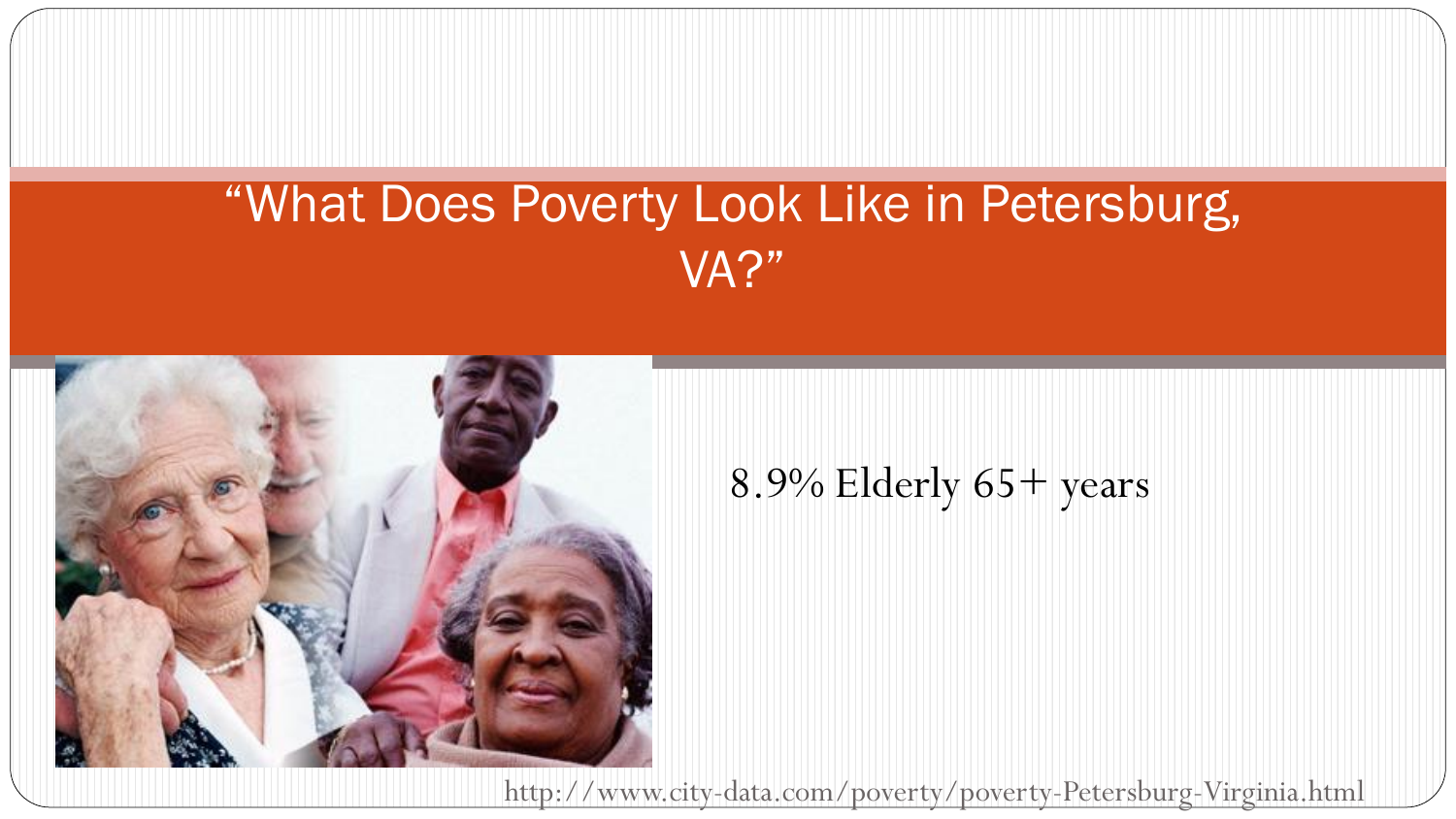## **Poverty**

| <b>Total Population</b><br>in Poverty |         |  |  |  |
|---------------------------------------|---------|--|--|--|
| Locality                              | 2013    |  |  |  |
| <b>Charles City</b>                   | 865     |  |  |  |
| <b>Chesterfield</b>                   | 25,704  |  |  |  |
| <b>Colonial Heights</b>               | 1,885   |  |  |  |
| <b>Dinwiddie</b>                      | 3,970   |  |  |  |
| Goochland                             | 1,538   |  |  |  |
| Hanover                               | 5,598   |  |  |  |
| Henrico                               | 35,788  |  |  |  |
| <b>New Kent</b>                       | 1,261   |  |  |  |
| Petersburg                            | 8,953   |  |  |  |
| Powhatan                              | 2,000   |  |  |  |
| Richmond                              | 51,290  |  |  |  |
| Region                                | 138,852 |  |  |  |
| Virginia                              | 941,059 |  |  |  |



**United** Way S,

**United Way of Greater<br>Richmond & Petersburg**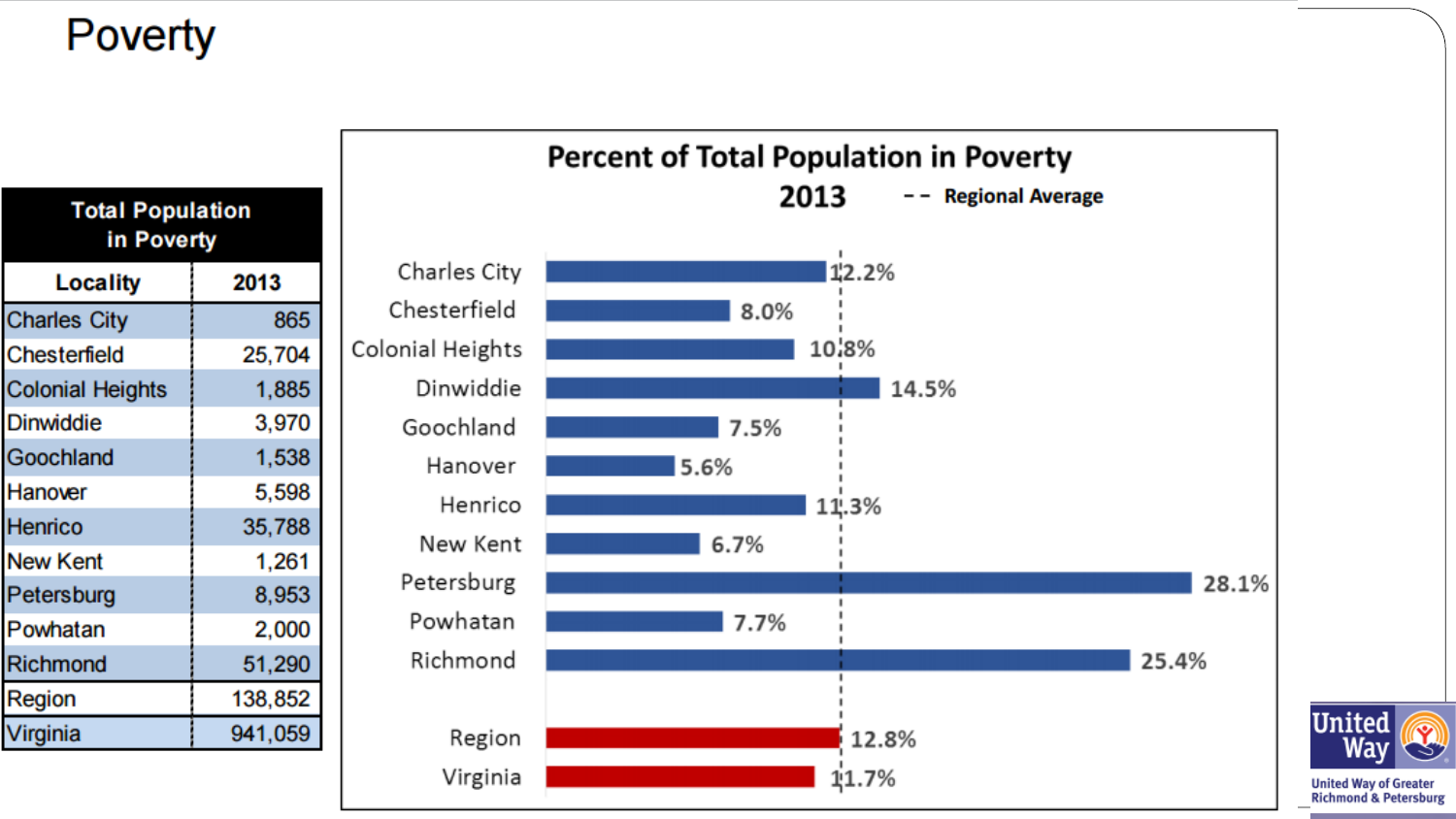

#### **United Way of Greater Richmond & Petersburg**

Way

S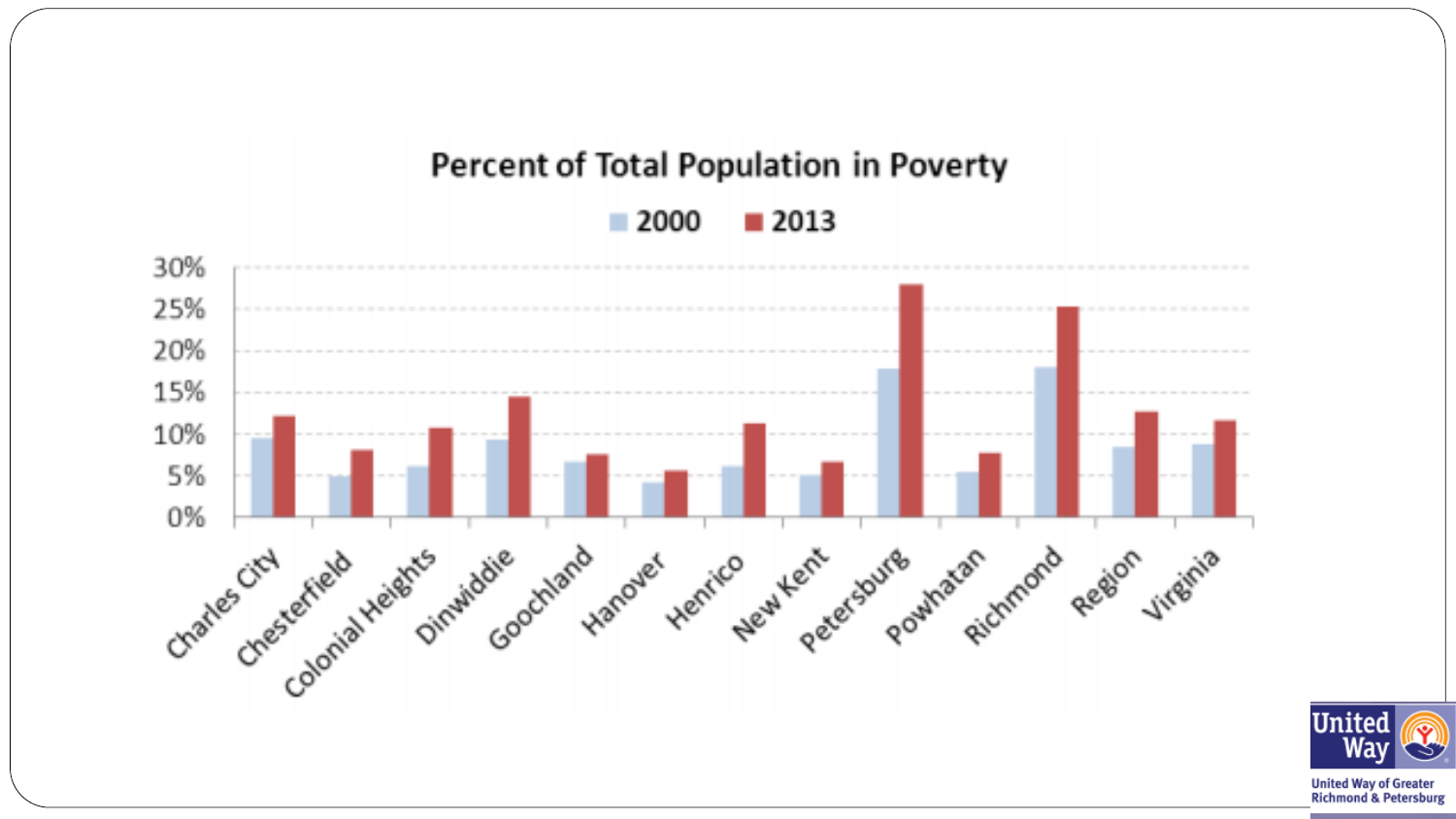The Anti- Poverty Commission has taken the role of identifying strategies to reduce poverty and to make Petersburg a Tier One City. The Commission continues to research, collaborate with neighboring cities and organizations, utilize available resources, and collaborate with the local government of Petersburg. The focus has been on

- Job Creation,
- Workforce Development
- Education,
- Policy/Legislation,
- Healthy Communities,
- Research/Evaluation, and
- Transportation.

The Anti-Poverty Commission has had the following organizations/individuals to present: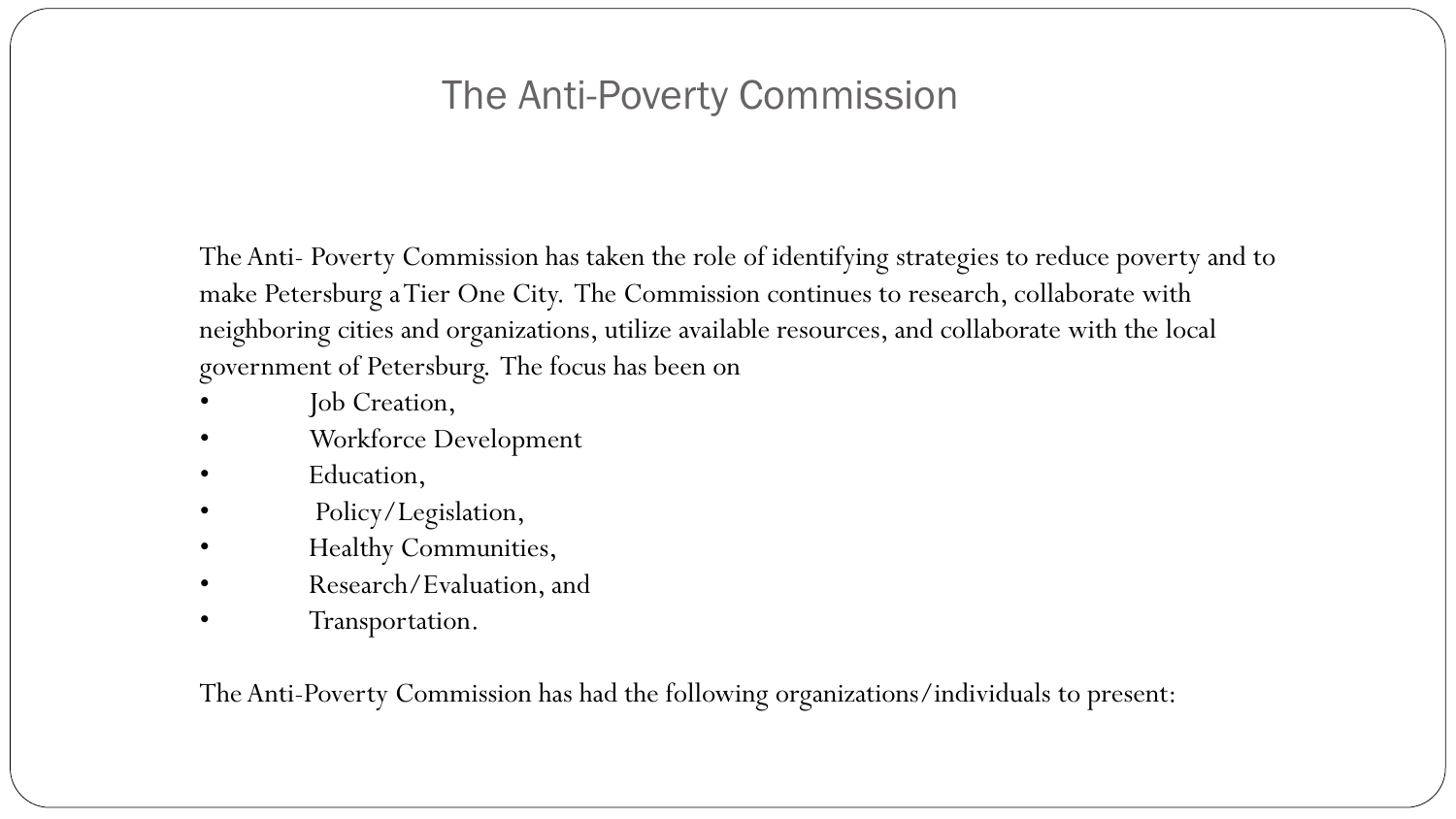### Richmond City: Office of Community Wealth Building

Presentation by Thaddeus Williamson on 1/26/17

- First Director of Office of Community Wealth Building for Richmond City (worked with the former Mayor Dwight Jones and currently works with Mayor Lavar Stoney).
- Mr. Williamson provided an overview of Richmond City's approach to address poverty in its communities. In the spring of 2011, the Office of Community Wealth Building was established to define, address, and measure poverty.
- It is also noted that the Office of Community Wealth Building partnered with Virginia Commonwealth University, neighborhood activists, religious leaders, public officials, and business community leaders.
- Their program piloted criteria was low income working females -head of household.
- Richmond City's program had on its agenda to define poverty and how to measure poverty.

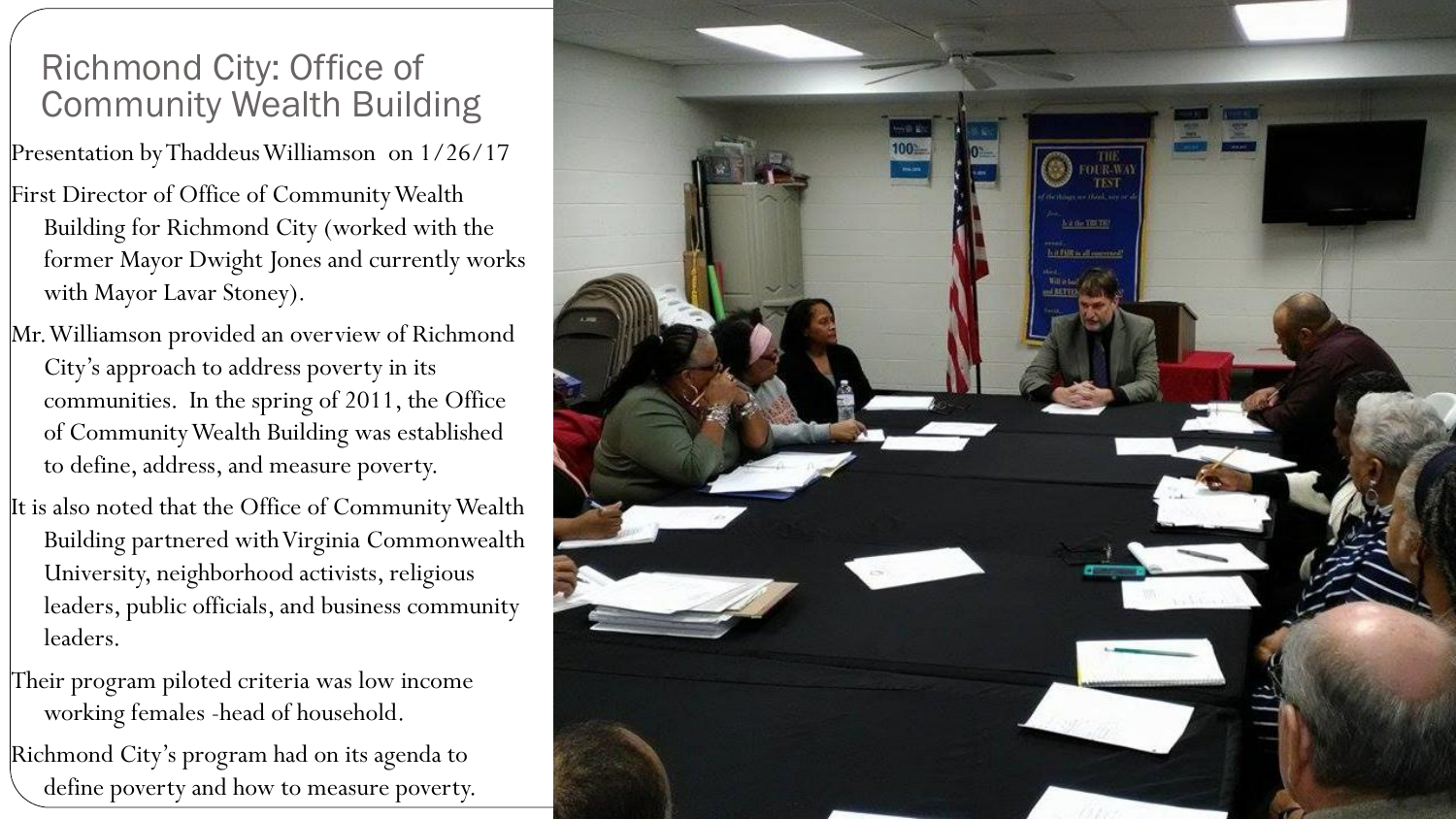#### February 8, 2017 – **City of Petersburg**

Robert Bobb, CEO of the Robert Bobb Group Tom Tyrell, Interim City Manager Jack Berry, Interim Deputy City Manager

Information and discussion was presented to address:

- The need to develop a holistic and comprehensive approach to decrease poverty.
- The need to develop criteria metrics by which to measure, track and report progress in decreasing poverty.
- The metrics would include income, unemployment, SOL disconnections and teen crime reports.
- Early childhood and school readiness issues need to be addressed.





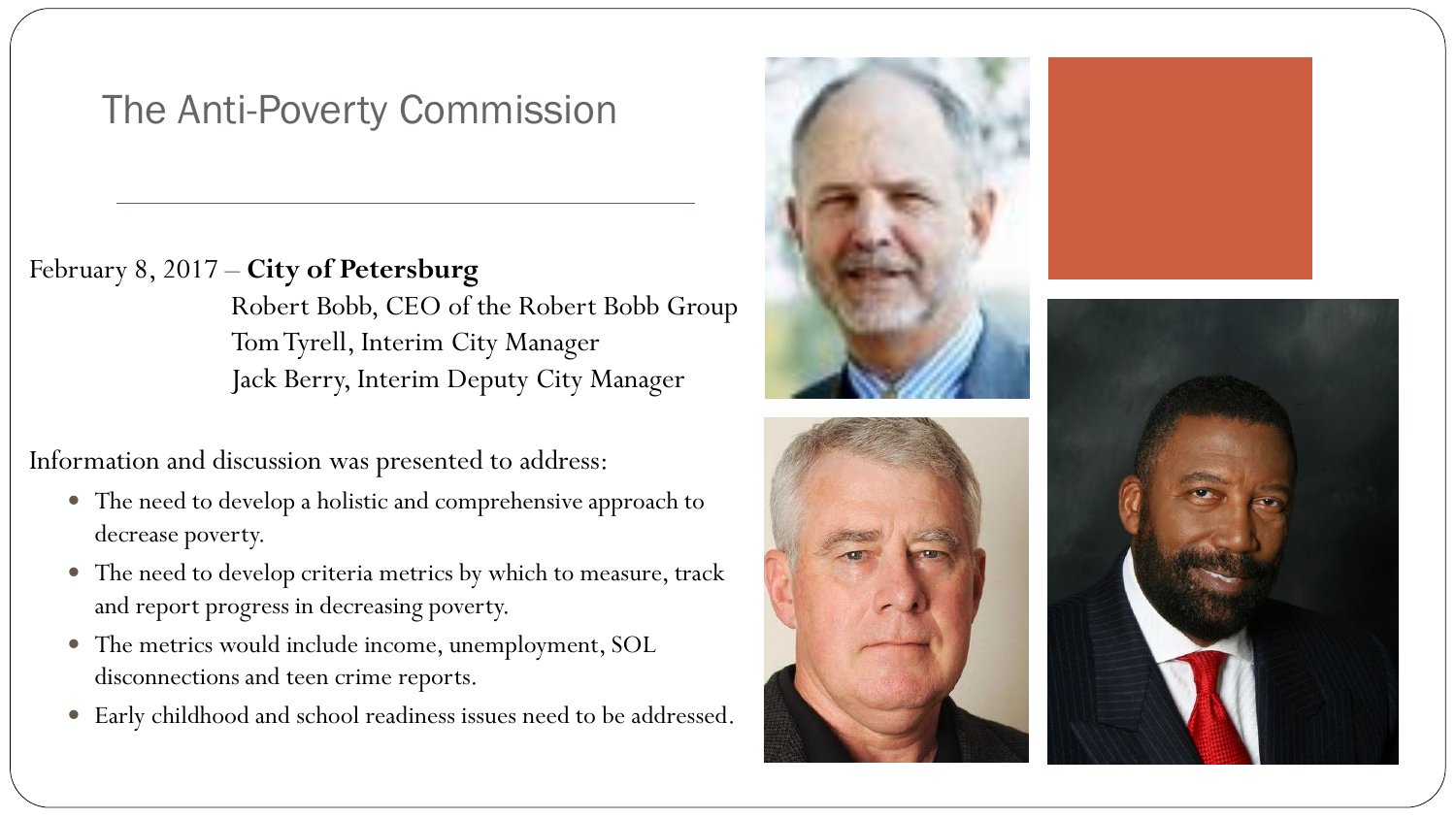

Presented by Earlene Jones- Program Services Specialist and Ryan Follett-Disability Services Coordinator

March 9, 2017

#### The Crater Regional Workforce Investment Group/Learn to Earn Inc. presented on

the following topics:

- Individuals readiness for the work place
- Lack of job skills
- Targeted Populations: Veterans, Young Adults (in and out of school)
- Employers desired skills in employees
- Current Labor Market Demands
	- o Healthcare,
	- o Manufacturing,
	- o Energy, and
	- o Logistics (transportation).
- They reported that Employers are looking for employees who are able to work; have a good work attitude and possess desired skill level for job opportunities.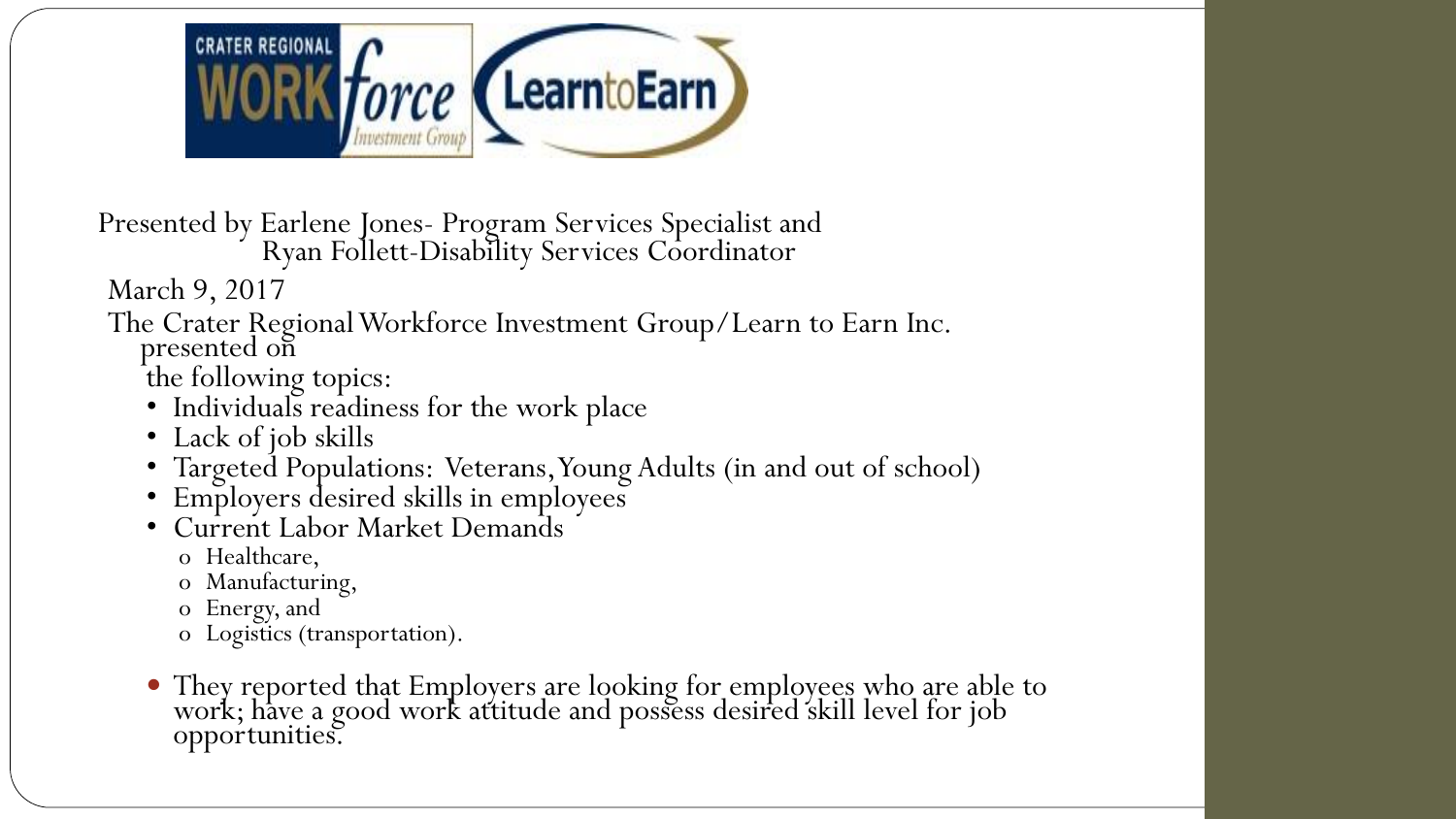

### **CAMERON FOUNDATION** Presented by Valerie Wiggins

#### May 11,2017

- identified needs of community based on statistical data Valerie Wiggins presented on statistics and collected by the Virginia Department of Health.
- She also addressed:
	- Funding sources goals, and strategies to address teen pregnancy, poverty, and mental health,
	- Current programs in the Tri-Cities supported by the Cameron Foundation, and
	- Awarding of grants via the Cameron Foundation.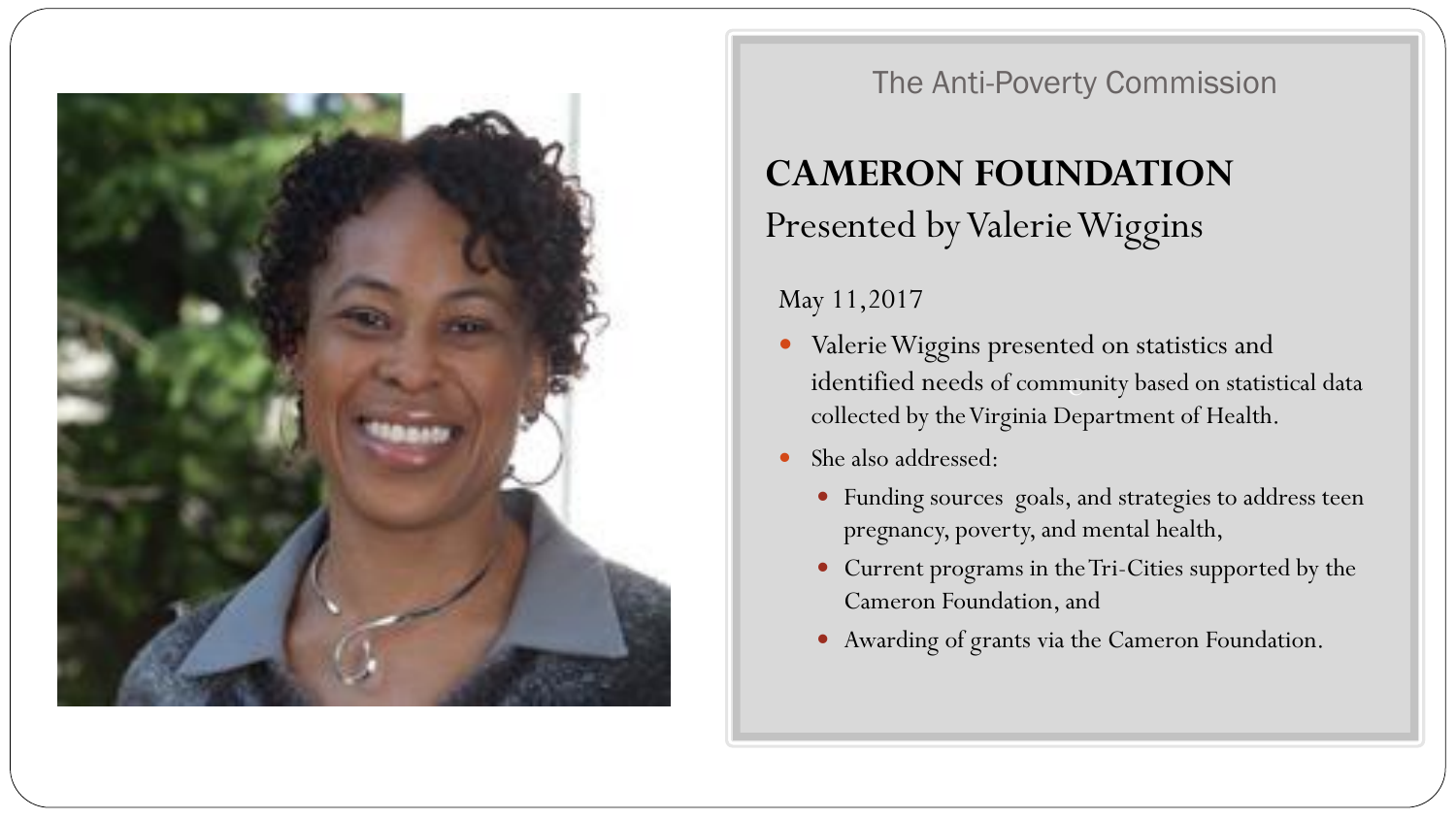### **The Circles of Ashland**

June 8, 2017 Mr. David Cooper introduced Circles of Ashland.

- Circles of Ashland is an innovative, community-based approach to solving poverty.
- The Circles Framework model works to utilize relationships and resources within the individuals community in effort to improve their economic situation and overall quality of life.

### Anti-Poverty Commission



Mr. David Cooper, MSW, Mdiv, CPPM CEO.